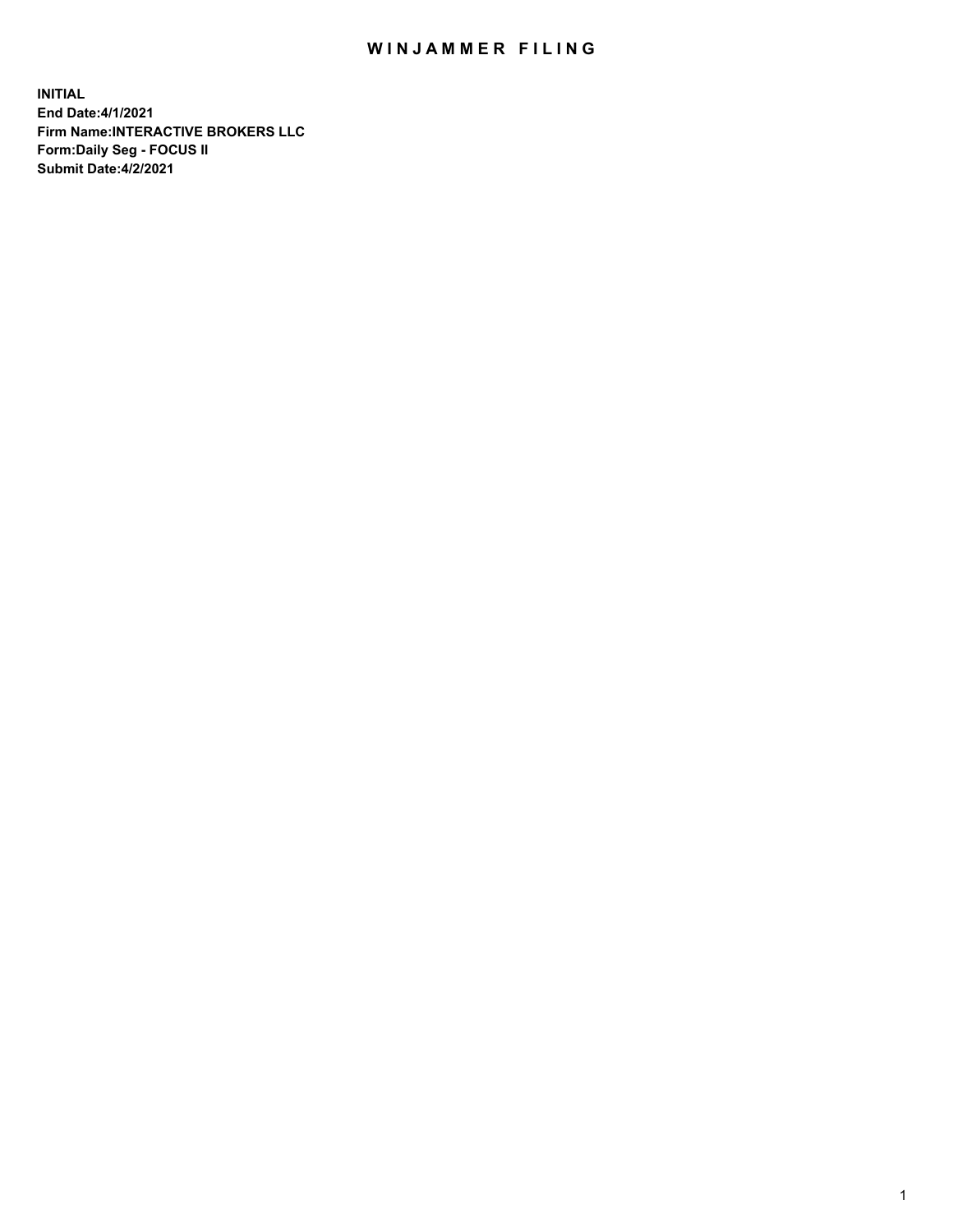**INITIAL End Date:4/1/2021 Firm Name:INTERACTIVE BROKERS LLC Form:Daily Seg - FOCUS II Submit Date:4/2/2021 Daily Segregation - Cover Page**

| Name of Company                                                                                                                                                                                                                                                                                                                | <b>INTERACTIVE BROKERS LLC</b>                                                                  |
|--------------------------------------------------------------------------------------------------------------------------------------------------------------------------------------------------------------------------------------------------------------------------------------------------------------------------------|-------------------------------------------------------------------------------------------------|
| <b>Contact Name</b>                                                                                                                                                                                                                                                                                                            | James Menicucci                                                                                 |
| <b>Contact Phone Number</b>                                                                                                                                                                                                                                                                                                    | 203-618-8085                                                                                    |
| <b>Contact Email Address</b>                                                                                                                                                                                                                                                                                                   | jmenicucci@interactivebrokers.c<br>om                                                           |
| FCM's Customer Segregated Funds Residual Interest Target (choose one):<br>a. Minimum dollar amount: ; or<br>b. Minimum percentage of customer segregated funds required:%; or<br>c. Dollar amount range between: and; or<br>d. Percentage range of customer segregated funds required between:% and%.                          | $\overline{\mathbf{0}}$<br>$\overline{\mathbf{0}}$<br>155,000,000 245,000,000<br>0 <sub>0</sub> |
| FCM's Customer Secured Amount Funds Residual Interest Target (choose one):<br>a. Minimum dollar amount: ; or<br>b. Minimum percentage of customer secured funds required:% ; or<br>c. Dollar amount range between: and; or<br>d. Percentage range of customer secured funds required between:% and%.                           | $\frac{0}{0}$<br>80,000,000 120,000,000<br>0 <sub>0</sub>                                       |
| FCM's Cleared Swaps Customer Collateral Residual Interest Target (choose one):<br>a. Minimum dollar amount: ; or<br>b. Minimum percentage of cleared swaps customer collateral required:% ; or<br>c. Dollar amount range between: and; or<br>d. Percentage range of cleared swaps customer collateral required between:% and%. | $\frac{0}{0}$<br>0 <sub>0</sub><br>0 <sub>0</sub>                                               |

Attach supporting documents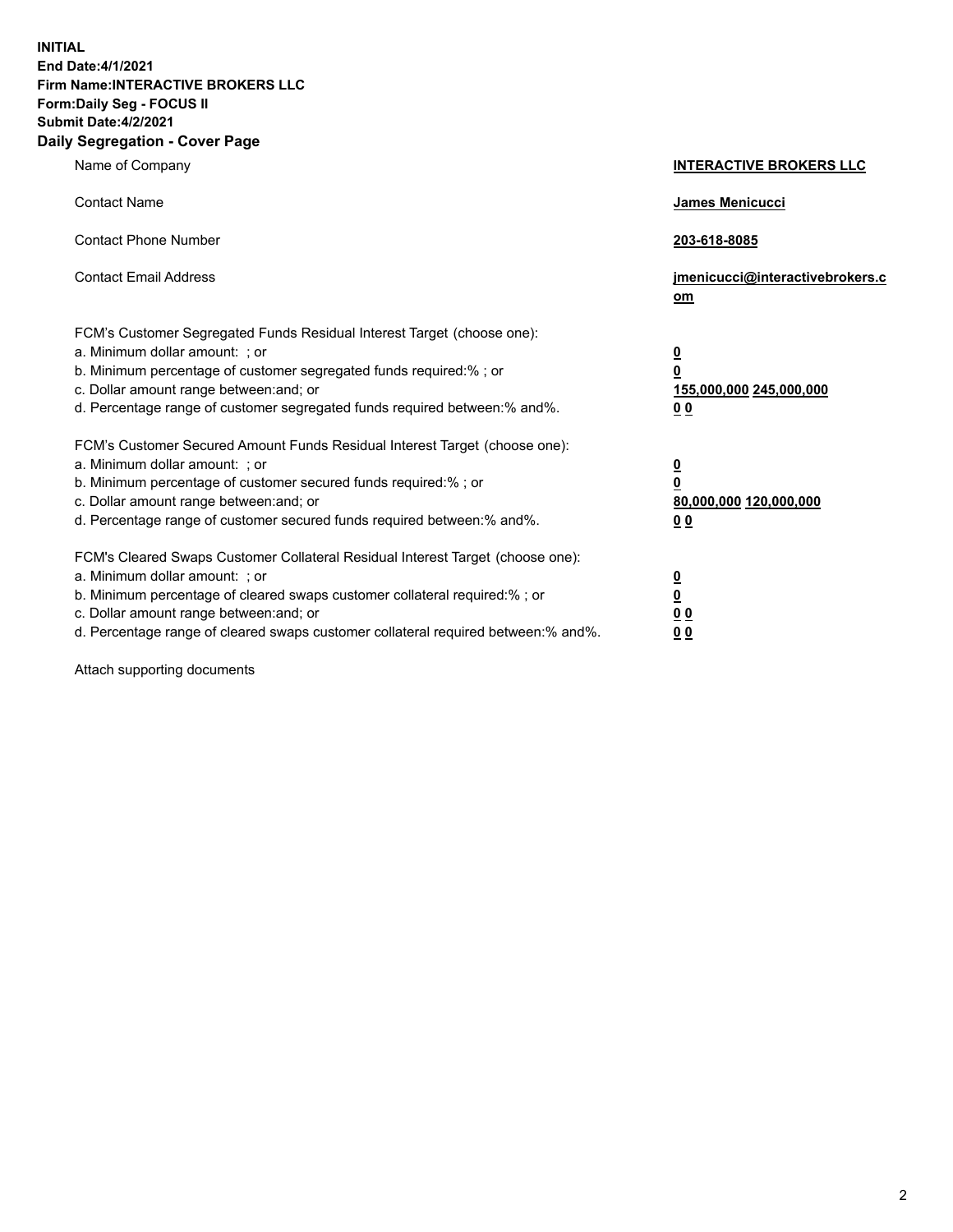## **INITIAL End Date:4/1/2021 Firm Name:INTERACTIVE BROKERS LLC Form:Daily Seg - FOCUS II Submit Date:4/2/2021 Daily Segregation - Secured Amounts**

|                | Dany Ocgregation - Occarea Anioants                                                         |                                               |
|----------------|---------------------------------------------------------------------------------------------|-----------------------------------------------|
|                | Foreign Futures and Foreign Options Secured Amounts                                         |                                               |
|                | Amount required to be set aside pursuant to law, rule or regulation of a foreign            | $0$ [7305]                                    |
|                | government or a rule of a self-regulatory organization authorized thereunder                |                                               |
| 1.             | Net ledger balance - Foreign Futures and Foreign Option Trading - All Customers             |                                               |
|                | A. Cash                                                                                     | 471,207,139 [7315]                            |
|                | B. Securities (at market)                                                                   | $0$ [7317]                                    |
| 2.             | Net unrealized profit (loss) in open futures contracts traded on a foreign board of trade   | 11,803,461 [7325]                             |
| 3.             | Exchange traded options                                                                     |                                               |
|                | a. Market value of open option contracts purchased on a foreign board of trade              | 132,356 [7335]                                |
|                | b. Market value of open contracts granted (sold) on a foreign board of trade                | $-9,236$ [7337]                               |
| 4.             | Net equity (deficit) (add lines 1. 2. and 3.)                                               | 483,133,720 [7345]                            |
| 5.             | Account liquidating to a deficit and account with a debit balances - gross amount           | 4,192 [7351]                                  |
|                | Less: amount offset by customer owned securities                                            | 0 [7352] 4,192 [7354]                         |
| 6.             | Amount required to be set aside as the secured amount - Net Liquidating Equity              | 483,137,912 [7355]                            |
|                | Method (add lines 4 and 5)                                                                  |                                               |
| 7.             | Greater of amount required to be set aside pursuant to foreign jurisdiction (above) or line | 483,137,912 [7360]                            |
|                | 6.                                                                                          |                                               |
|                | FUNDS DEPOSITED IN SEPARATE REGULATION 30.7 ACCOUNTS                                        |                                               |
| $\mathbf{1}$ . | Cash in banks                                                                               |                                               |
|                | A. Banks located in the United States                                                       | 24,121,649 [7500]                             |
|                | B. Other banks qualified under Regulation 30.7                                              | 0 [7520] 24,121,649 [7530]                    |
| 2.             | Securities                                                                                  |                                               |
|                | A. In safekeeping with banks located in the United States                                   | 324,996,500 [7540]                            |
|                | B. In safekeeping with other banks qualified under Regulation 30.7                          | 0 [7560] 324,996,500 [7570]                   |
| 3.             | Equities with registered futures commission merchants                                       |                                               |
|                | A. Cash                                                                                     | $0$ [7580]                                    |
|                | <b>B.</b> Securities                                                                        | $0$ [7590]                                    |
|                | C. Unrealized gain (loss) on open futures contracts                                         | $0$ [7600]                                    |
|                | D. Value of long option contracts                                                           | $0$ [7610]                                    |
|                | E. Value of short option contracts                                                          | 0 [7615] 0 [7620]                             |
| 4.             | Amounts held by clearing organizations of foreign boards of trade                           |                                               |
|                | A. Cash                                                                                     | $0$ [7640]                                    |
|                | <b>B.</b> Securities                                                                        | $0$ [7650]                                    |
|                | C. Amount due to (from) clearing organization - daily variation                             | $0$ [7660]                                    |
|                | D. Value of long option contracts                                                           | $0$ [7670]                                    |
|                | E. Value of short option contracts                                                          | 0 [7675] 0 [7680]                             |
| 5.             | Amounts held by members of foreign boards of trade                                          |                                               |
|                | A. Cash                                                                                     | 241,049,268 [7700]                            |
|                | <b>B.</b> Securities                                                                        | $0$ [7710]                                    |
|                | C. Unrealized gain (loss) on open futures contracts                                         | 12,645,855 [7720]                             |
|                | D. Value of long option contracts                                                           | 132,356 [7730]                                |
|                | E. Value of short option contracts                                                          | <mark>-9,236</mark> [7735] 253,818,243 [7740] |
| 6.             | Amounts with other depositories designated by a foreign board of trade                      | 0 [7760]                                      |
| 7.             | Segregated funds on hand                                                                    | $0$ [7765]                                    |
| 8.             | Total funds in separate section 30.7 accounts                                               | 602,936,392 [7770]                            |
| 9.             | Excess (deficiency) Set Aside for Secured Amount (subtract line 7 Secured Statement         | 119,798,480 [7380]                            |
|                | Page 1 from Line 8)                                                                         |                                               |
| 10.            | Management Target Amount for Excess funds in separate section 30.7 accounts                 | 80,000,000 [7780]                             |
| 11.            | Excess (deficiency) funds in separate 30.7 accounts over (under) Management Target          | 39,798,480 [7785]                             |
|                |                                                                                             |                                               |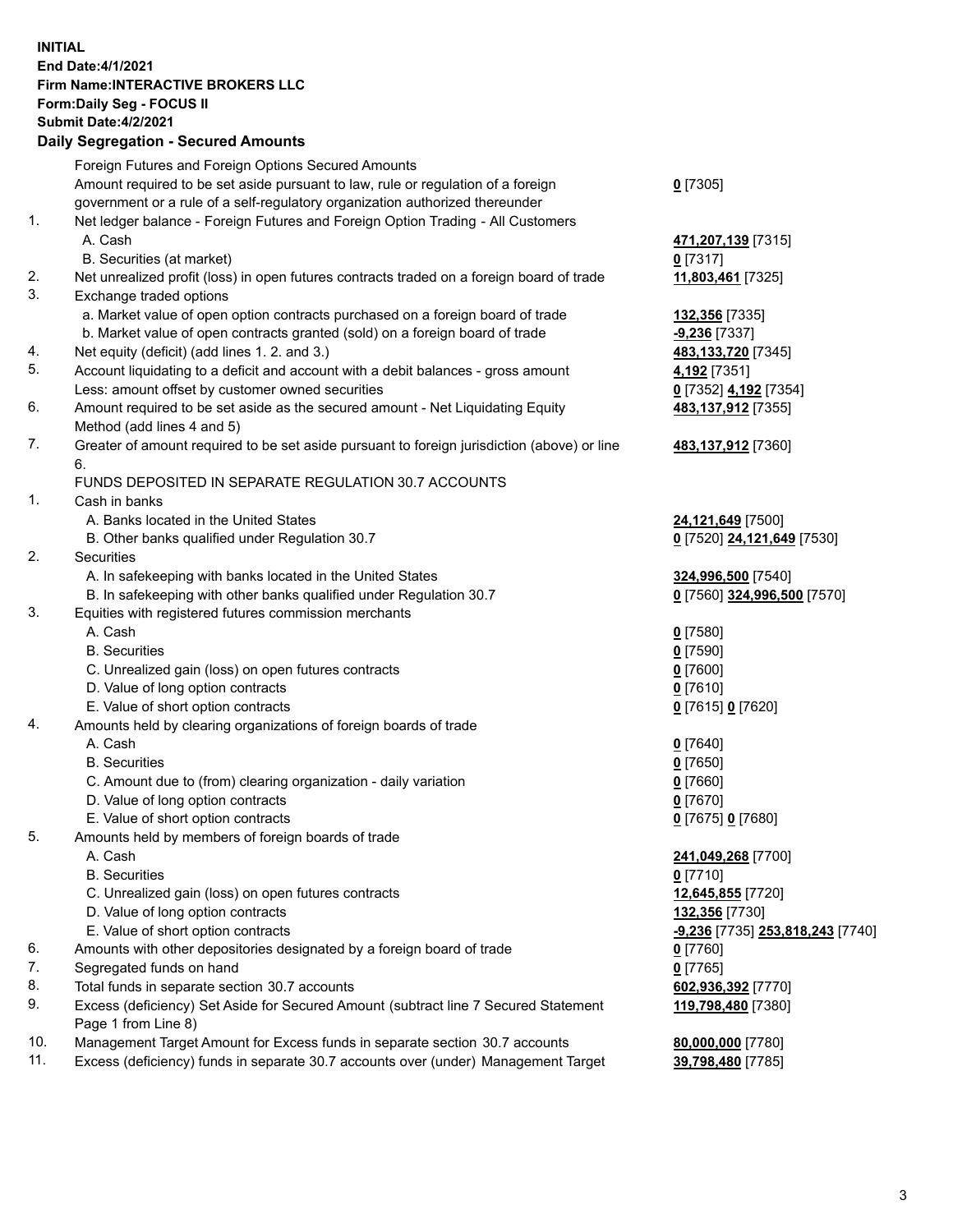**INITIAL End Date:4/1/2021 Firm Name:INTERACTIVE BROKERS LLC Form:Daily Seg - FOCUS II Submit Date:4/2/2021 Daily Segregation - Segregation Statement** SEGREGATION REQUIREMENTS(Section 4d(2) of the CEAct) 1. Net ledger balance A. Cash **6,410,874,773** [7010] B. Securities (at market) **0** [7020] 2. Net unrealized profit (loss) in open futures contracts traded on a contract market **32,374,738** [7030] 3. Exchange traded options A. Add market value of open option contracts purchased on a contract market **250,634,907** [7032] B. Deduct market value of open option contracts granted (sold) on a contract market **-198,090,965** [7033] 4. Net equity (deficit) (add lines 1, 2 and 3) **6,495,793,453** [7040] 5. Accounts liquidating to a deficit and accounts with debit balances - gross amount **1,323,090** [7045] Less: amount offset by customer securities **0** [7047] **1,323,090** [7050] 6. Amount required to be segregated (add lines 4 and 5) **6,497,116,543** [7060] FUNDS IN SEGREGATED ACCOUNTS 7. Deposited in segregated funds bank accounts A. Cash **1,225,333,362** [7070] B. Securities representing investments of customers' funds (at market) **3,132,964,840** [7080] C. Securities held for particular customers or option customers in lieu of cash (at market) **0** [7090] 8. Margins on deposit with derivatives clearing organizations of contract markets A. Cash **1,804,888,326** [7100] B. Securities representing investments of customers' funds (at market) **464,030,946** [7110] C. Securities held for particular customers or option customers in lieu of cash (at market) **0** [7120] 9. Net settlement from (to) derivatives clearing organizations of contract markets **27,229,709** [7130] 10. Exchange traded options A. Value of open long option contracts **250,413,516** [7132] B. Value of open short option contracts **-198,340,950** [7133] 11. Net equities with other FCMs A. Net liquidating equity **0** [7140] B. Securities representing investments of customers' funds (at market) **0** [7160] C. Securities held for particular customers or option customers in lieu of cash (at market) **0** [7170] 12. Segregated funds on hand **0** [7150] 13. Total amount in segregation (add lines 7 through 12) **6,706,519,749** [7180] 14. Excess (deficiency) funds in segregation (subtract line 6 from line 13) **209,403,206** [7190] 15. Management Target Amount for Excess funds in segregation **155,000,000** [7194] 16. Excess (deficiency) funds in segregation over (under) Management Target Amount **54,403,206** [7198]

Excess